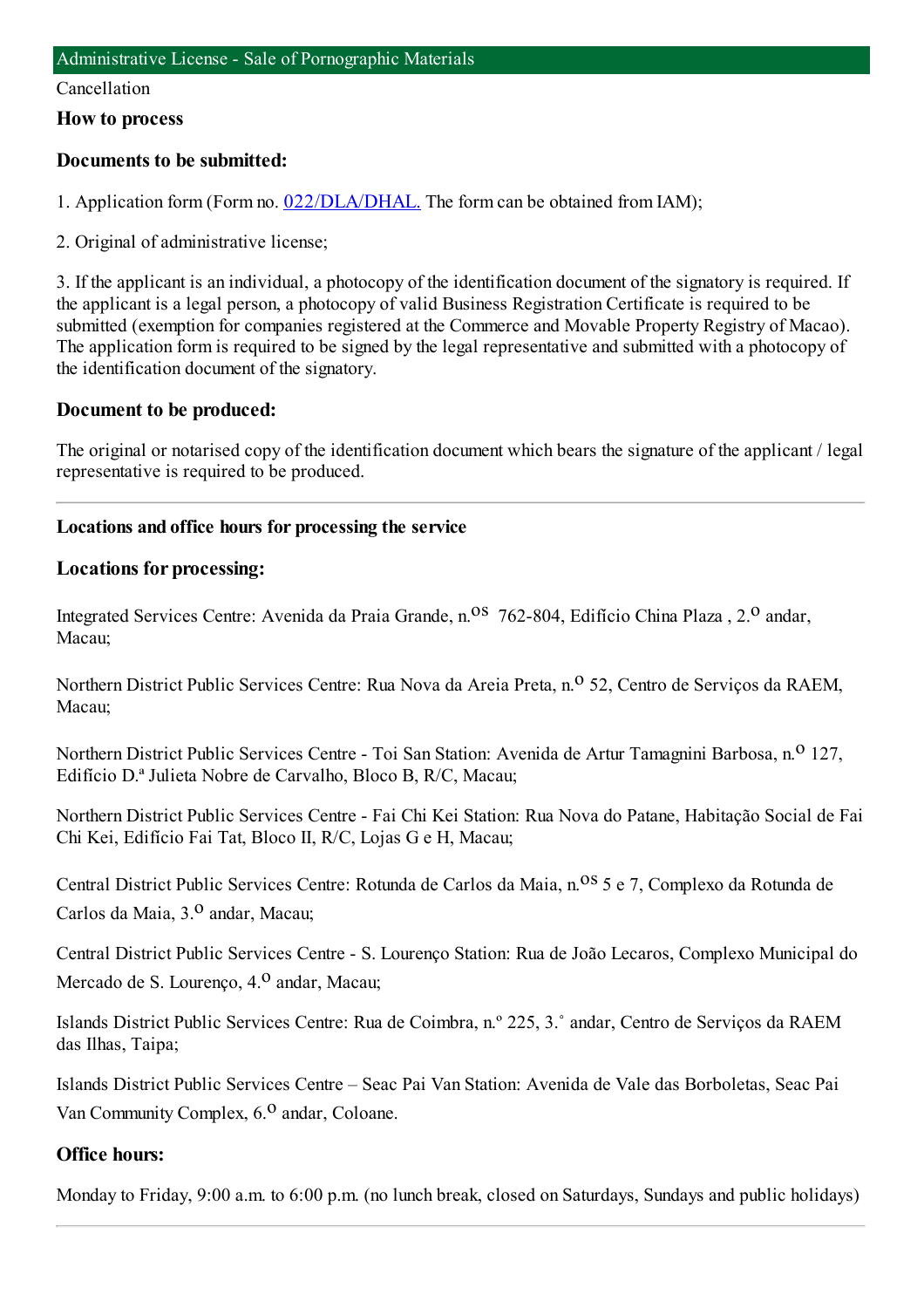# **Fees**

# **Application fee:** Not applicable **Form fee:** Not applicable **Stamp duty:** Not applicable **Security deposit:** Not applicable **Fees, Charges and Prices List:**

Not applicable

# **Time required for processing**

# **Time for processing:**

10 working days

# **Remarks / important notes on application**

# **Important notes:**

1. The concerned person should file the application in person or authorise a representative to file the application;

2. The above documents are required to be signed by the applicant / legal representative except for the ones issued by government departments and public organisations.

# **Relevant standards or requirements**

If the shop has already obtained a license which is not cancelled yet, others (including the property owner) cannot file an application for cancellation or a new application for the same project immediately on its behalf.

# **Formalities**

- First-time Application
- Renewal
- Replacement
- Cancellation
- Change of License Holder
- Change of Name of Establishment
- Alteration of Establishment Facilities
- Alteration of others